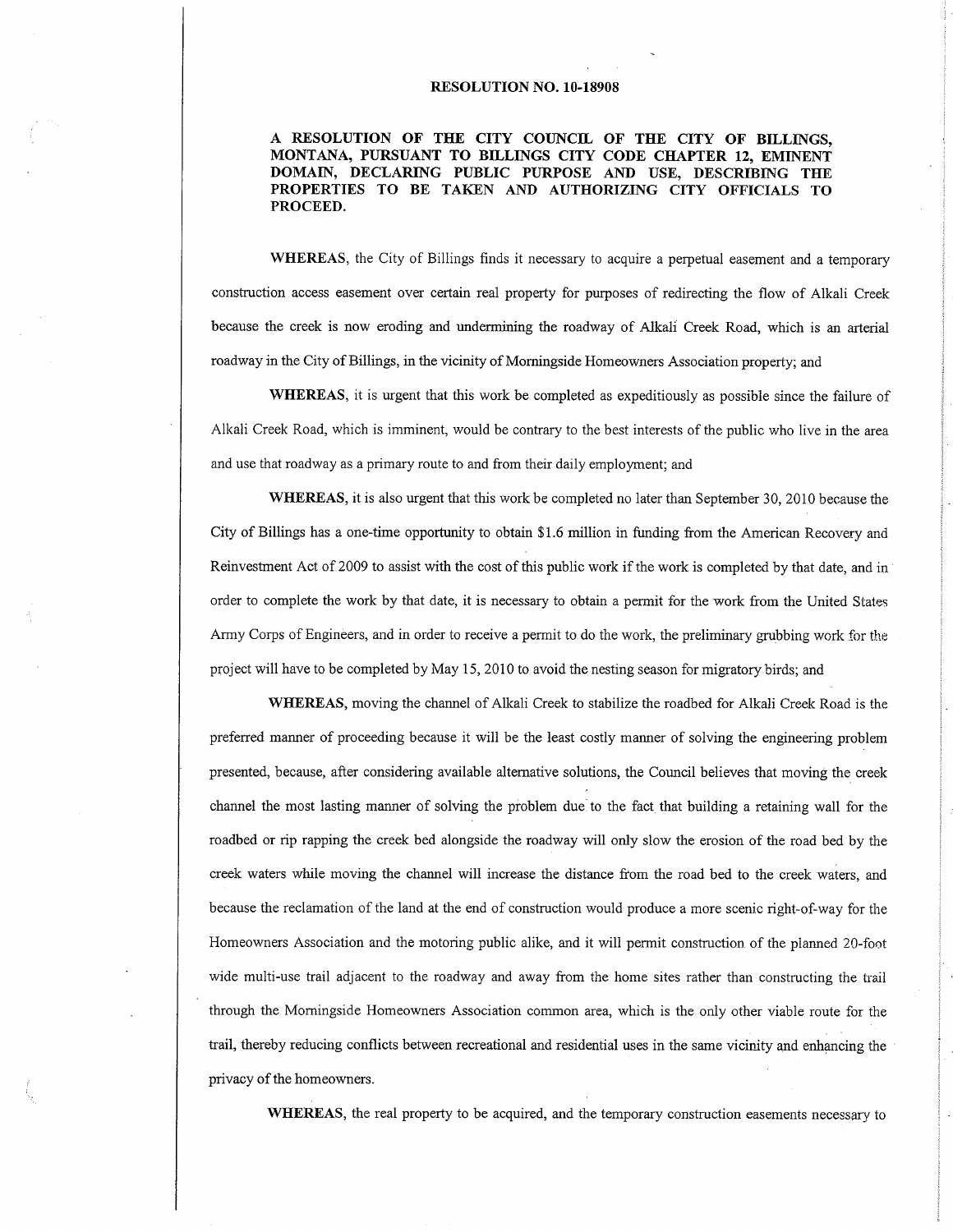complete these improvements is described in Exhibit "A" attached hereto and by this reference incorporated herein; and

WHEREAS, various City officials acting in their official capacities have met numerous times with members and representatives of the Morningside Homeowners Association to explain the project to them and to secure their cooperation but that cooperation has been refused, members of the Association objecting to a survey team entering on their common area to do a cultural survey to determine if there are articles of significant importance that would be disturbed by this work on the creek bed, and

WHEREAS, the City officials have attempted to purchase said real property at a mutually agreeable purchase price but have been unable to obtain the consent of all of the owners to sell said real property; and

WHEREAS, pursuant to Chapter 12, Section 12-102 of the Billings City Code, it is necessary to pass a Resolution initiating eminent domain procedures; and

WHEREAS, said use is a public use and will benefit the general public and will be used for public purposes; and

WHEREAS, it is necessary to condemn said real property by exercise of the right of eminent domain to make land available for said completion of redirecting the flow of Alkali Creek in the City of Billings in the flow of Alkali Creek in the City of Billings, in the vicinity of Momingside Homeowners Association property; and

WHEREAS, it is necessary to condemn the subject parcels for the purposes of obtaining a perpetual easement interest in said private real property and for a temporary construction access permit as described in Exhibit "4" for the purpose of redirecting the flow of Alkali Creek in the City of Billings, in the vicinity of Morningside Homeowners Association property; and

WHEREAS, the City officials should be authorized to proceed with the condemnation proceedings as provided by law.

NOW, THEREFORE, BE IT RESOLVED by the City Council of the City of Billings, Montana, as follows:

1. PUBLIC USE: The City hereby declares that the above-described interests in real property shall be condemned at its fair market value under the City's eminent domain powers to enable the City to acquire said property, and necessary easements, for the purposes of redirecting the flow of Alkali Creek where it is now eroding and undermining the roadway of Alkali Creek Road, which is an arterial roadway in the City of Billings, in the vicinity of Morningside Homeowners Association property;

2. PUBLIC PURPOSE AND NECESSITY: It is hereby declared that said real property is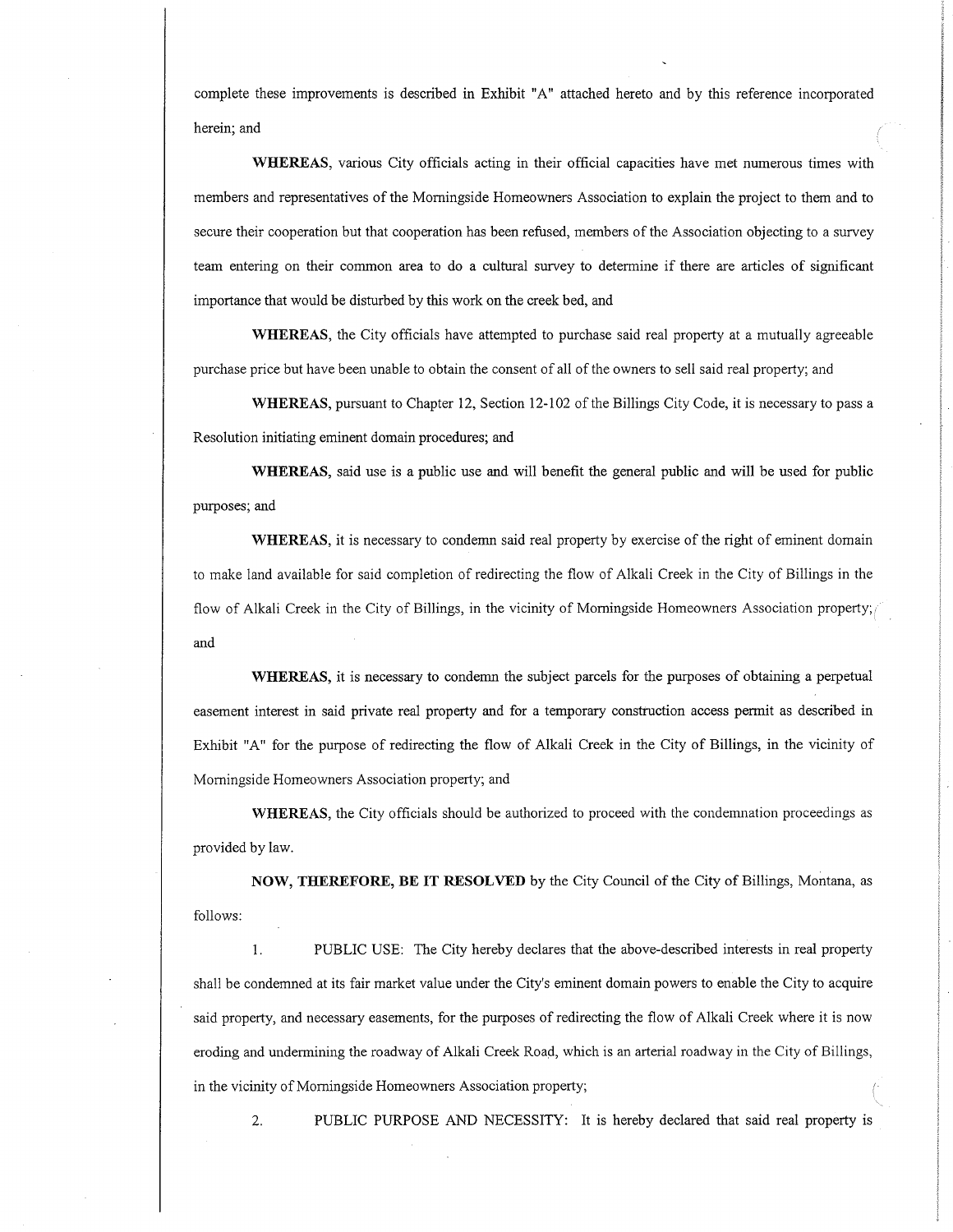being acquired for a public purpose, for public use and is necessary to the project.

3.. DESCRIPTION OF PROPERTY, EXTENT OF INTEREST: The right of way in fee simple, a perpetual easement and temporary construction easement described in Exhibit "A" shall be taken for the abovedescribed public purpose.

4. AUTHORIZATION TO PROCEED: That the appropriate City officials are hereby directed and authorized to proceed with condemnation of said real property as provided by law.

PASSED AND ADOPTED by the City Council of the City of Billings, Montana, at a regular session thereof held on the  $11<sup>th</sup>$  day of January, 2010.

|         | enning the<br>BILLING®<br>And in the Chief of Chief |
|---------|-----------------------------------------------------|
|         | Extraordination                                     |
| ATTEST: | $o_{v_R}$<br>œ<br>٠                                 |
| Β       |                                                     |

Cari Martin City Clerk

CITY OF BILLINGS

BY: Homan W. Lanel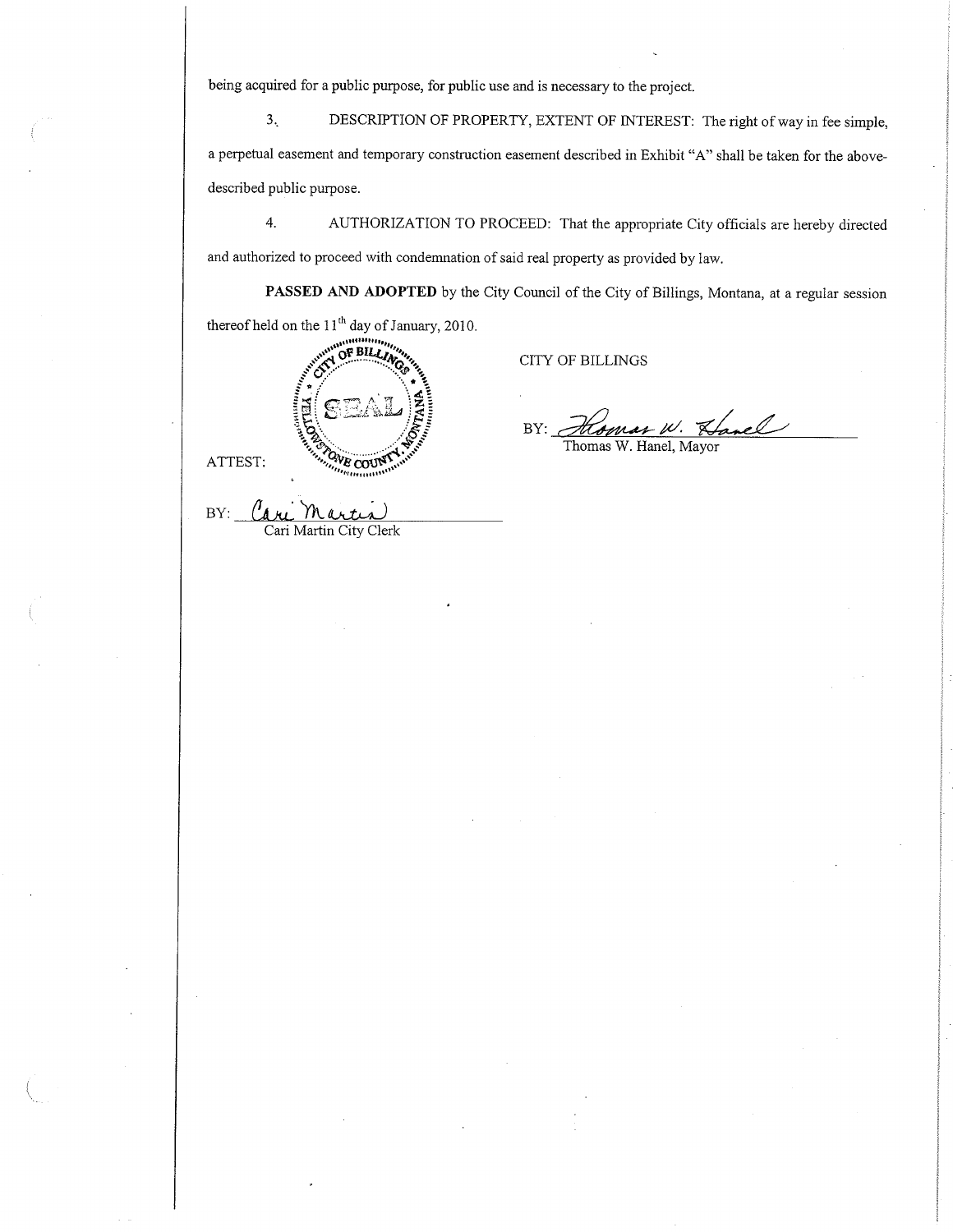# EXHIBIT "A"

#### Parcel  $1 -$  East of Morningside Lane

A tract of land for a perpetual ingress and egress easement to maintain Alkali Creek and its associated drainage facilities discharging from Alkali Creek Road, all situated in a portion of Tract 2, Certificate of Survey No. 2055, located in the E1/2 of Section 29, Township 1 North, Range 26 East, P.M.M.., City of Billings, Yellowstone County, Montana as filed in the Official Records of Yellowstone County under Document No. 1191103, said parcel being more particularly described as follows:

BEGINNING at a point on the east line of said Tract 2 from which the southeast comer of said Tract 2 bears South 0'15'40" East, 31.46 feet; thence along the north line of a Quit Claim Deed, filed May 30, 2007 in the Official Records of Yellowstone County under Document No. 3424439 the followirg two (2) courses: South 72°13'47" West, 224.74 feet; thence South 84°22'47" West, 218.34 feet; thence departing said north line, North 43"42'73" East, 145.71 feet; thence North 70'14'06" East, 60.21 feet; thence North 83"24'15" East, 65.38 feet; thence North 48°12'26" East, 92.87 feet; thence North 80°08'18" East, 72.55 feet; thence North 88°36'59" East, 32.99 feet; thence South 72°55'38" East, 36.39 feet; thence South 00°15'40" East, 107.71 feet to the POINT OF BEGINNING. Containing 1.05 acres, more or less. Together with a map exhibit referenced hereto and made a part hereof.

### Parcel 2 - West of Morningside Lane

A tract of land for a perpetual ingress and egress easement to maintain Alkali Creek and its associated drainage facilities discharging from Alkali Creek Road, all situated in a portion of Tract 2, Certificate of Survey No. 2055, located in the E1/2 of Section 29, Township 1 North, Range 26 East, P.M.M.., City of Billings, Yellowstone County, Montana as filed in the Official Records of Yellowstone County under Document No. 1191103, said parcel being more particularly described as follows:

COMMENCING at the southeast corner of said Tract 2; thence North  $0^{\circ}15'40''$  West, 31.46 feet along the east line of Section 29 to a point on the north line of a Quit Claim Deed, filed May 30, 2007 in the Official Records of Yellowstone County under Document No. 3424439 the following three (3) courses: South 72'13'47" West, 224.74 feet; thence South 84°22'47" West, 254.63 feet; thence South 67°19'47" West, 177.04 feet to the POINT OF BEGINNING; thence continuing along said north line of said Quit Claim the following four (4) courses, South 67°49'47" West, 211.42 feet; thence North 87°00'13" West, 558.04 feet; thence North 77°37'13" West, 46.83 feet; thence North 71°22'18" West, 78.67 feet to a point from which the southwest corner of said Tract 2 bears, North 71"22'18" West, 15.28 feet ; thence departing afore reference north line of the quit claim, North 46"49'04" [ast,229.42 feet; thence South 62'02'10" East, 108.94 feet; thence South 75"05'24" East, 193.29 feet; thence South 68°14'01" East, 81.29 feet; thence North 84°02'21" East, 88.41 feet; thence North 78°34'18" East, 161.66 feet; thence South 62"53'08" East, 39.55 feet; thence continue southeasterly along said hne,'74.1 1 feet to the POINT OF BEGINNING. Containing 2.15 acres, more or less. Together with a map exhibit referenced hereto and made a part hereof.

## Parcel 3 - Construction Access

A tract of land for a temporary construction easement situated in a portion of Tract 2, Certificate of Survey No. 2055, located intheEl12 of Section 29, Township 1 North, Range 26 East, P.M.M.., City of Billings, Yellowstone County, Montana as filed in the Official Records of Yellowstone County under Document No. 1191103, said parcel being more particularly described as follows:

COMMENCING at the southeast corner of said Tract 2; thence North 0°15'40" West, 31.46 feet along the east line of Section 29 to a point on the north line of a Quit Claim Deed, filed May 30, 2007 in the Official Records of Yellowstone County under Document No. 3424439 the following three (3) courses: South 72°13'47" West, 224.74 feet; thence South 84°22'47" West, 254.63 feet; thence South 67°19'47" West, 147.30 feet to the POINT OF BEGINNING; thence continuing along said north line, South 67"49'47" West, 26.99 feer; thence departing said north line, North 06°11'42" East, 21.72 feet; thence North 26°46'12" East, 28.11 feet; thence North 24°50'27" East, 28.65 feet; thence North 11°31'19" East, 34.08 feet; thence North 13°33'47" West, 22.97 feet; thence North 18°49'26" West, 10.06 feet; thence North 51°43'50" West, 30.71 feet to a point of curve, thence westerly along a curve to the left, concave south, having a radius of 20.00 feet, through a central angle of 109"50'40", an arc distance of 38.34 feet; thence South 18'25'30" 'West, 121.04 feet to a point on the northerly line of afore described Parcel 2; thence along the northerly line of said Parcel 2, North 62°53'08" West, 39.55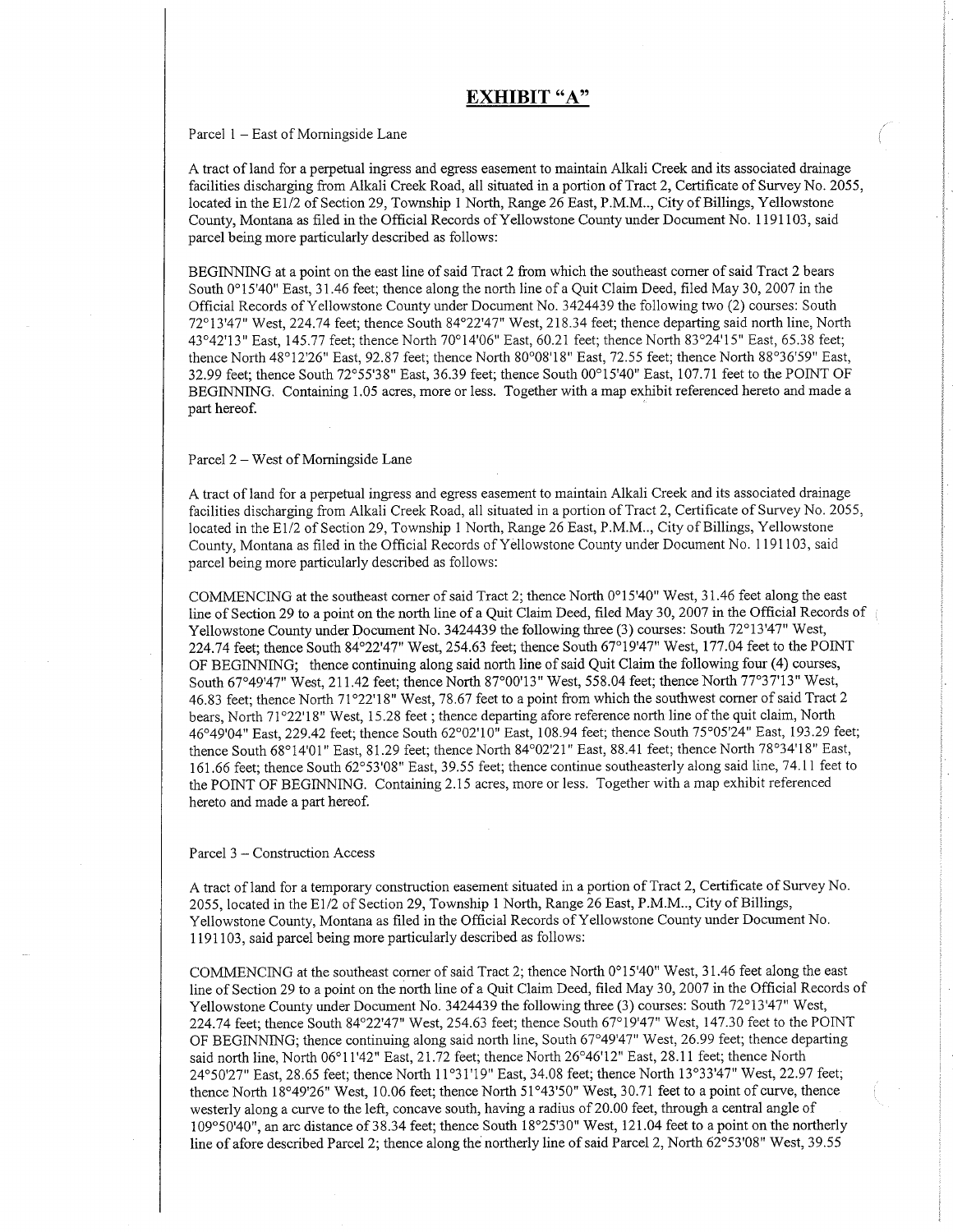feet; thence departing said northerly line of Parcel 2, North 78°34'18" East, 22.02 feet; thence North 18°25'30" East, 152.83 feet; thence South 80°31'40" East, 19.31 feet; thence South 56°29'26" East, 41.33 feet; thence South 51°37'55" East, 27.03 feet; thence South 29°48'40" East, 28.24 feet; thence South 07°13'40" East, 25.79 feet; thence South 07°41'53" West, 24.87 feet; thence South 23°53'50" West, 73.70 feet; thence South 00°21'01" East, 5.07 feet to the POINT OF BEGINNING. Containing 0.20 acres, more or less. Together with a map exhibit referenced hereto and made a part hereof.

## **EXHIBIT**

A tract of land for a perpetual ingress and egress easement to maintain Alkali Creek and its associated drainage facilities discharging from Alkali Creek Road, all<br>situated in a portion of Tract 2, Certificate of Survey No as follows

COMMENCING at the southeast comer of said Tract 2; thence North 00°15'40" West, 31.46 feet along the east line of Section 29 to a point on the north line of a COMMENCING at the southeast comer of said Tract 2; thance North 0<sup>-11</sup>540<sup>-1</sup> West, 31.46 feel along the east the of Section 29 to a point on the north line of a<br>Quit Claim Deed, filed May 30, 2007 in the Official Records